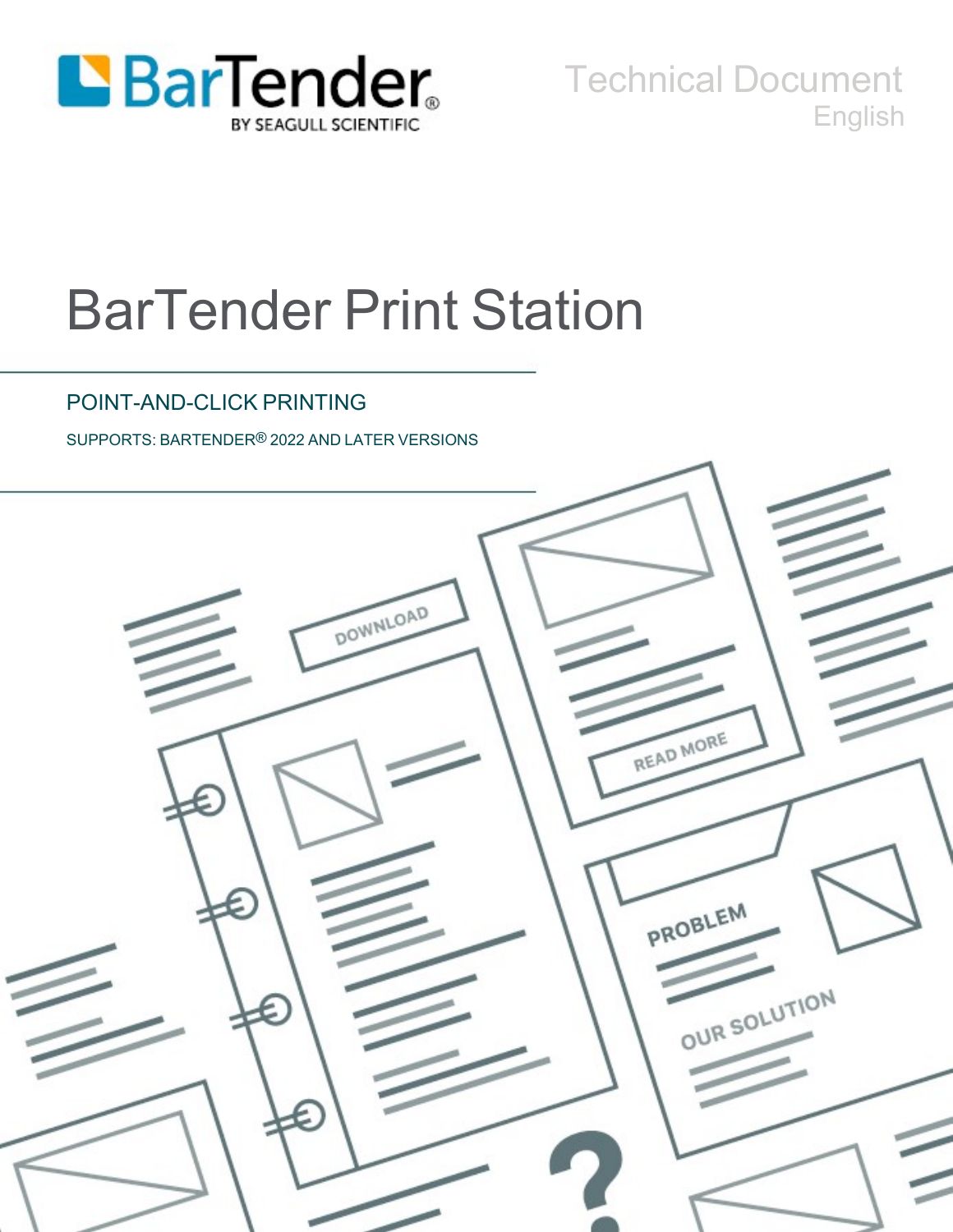# **Contents**

| Overview                                                                                         |    |
|--------------------------------------------------------------------------------------------------|----|
| Printing with Print Station <b>Multiple Community</b> and Alexandrian Anti-                      |    |
|                                                                                                  |    |
|                                                                                                  |    |
|                                                                                                  |    |
|                                                                                                  |    |
|                                                                                                  |    |
|                                                                                                  |    |
|                                                                                                  | 10 |
|                                                                                                  | 10 |
|                                                                                                  |    |
|                                                                                                  |    |
|                                                                                                  | 12 |
|                                                                                                  |    |
|                                                                                                  |    |
| Customizing Print Station <b>Matures 2018</b> Station 2018 12:00 Matures 2019 12:00 Matures 2019 | 14 |
|                                                                                                  | 14 |
|                                                                                                  |    |
|                                                                                                  | 16 |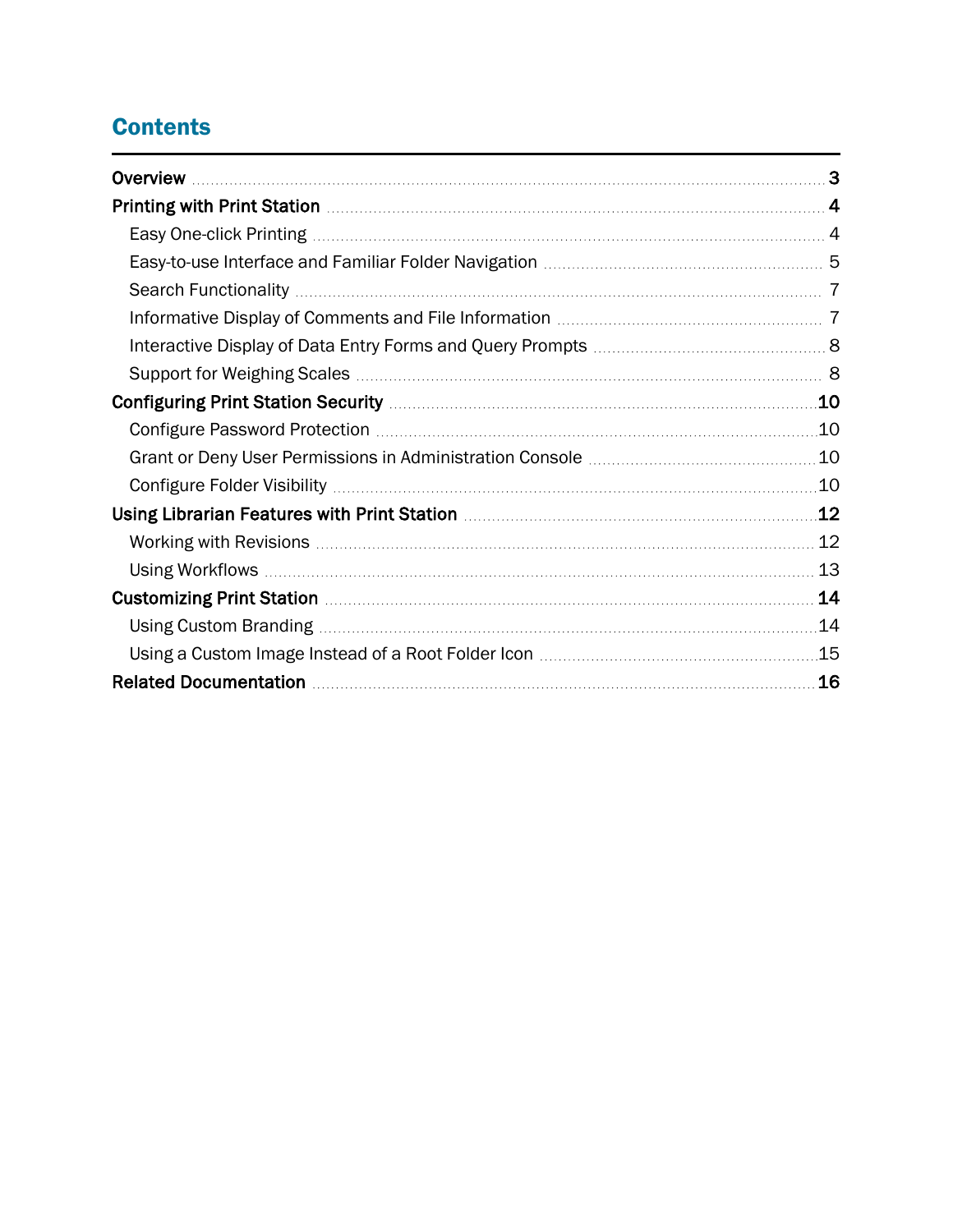# <span id="page-2-0"></span>**Overview**

Print Station provides a user-friendly interface for selecting and printing BarTender documents, BarTender process files that you create by using Process Builder, legacy Batch Maker files, and BarTender XML (BTXML) script files. When you use Print Station, you eliminate the need to open and print documents through BarTender or through external applications. When you are running the BarTender Enterprise edition, you can use also Print Station to access documents that are stored in Librarian and add comments, review document revisions, compare revisions, and send documents that are assigned to workflows through the workflow states.

You can run Print Station on any computer that has BarTender installed. It can access files on any of your local or network directories after you add these directories as root folders by using the Administrative Setup page. Print Station can access all the local printers and server-side printers that are configured on your computer.

Microsoft Kiosk mode for Windows 10 is also supported, so you can lock down a Windows device and dedicate it for Print Station use only. (For more information about Microsoft Kiosk mode, refer to your Windows documentation.)

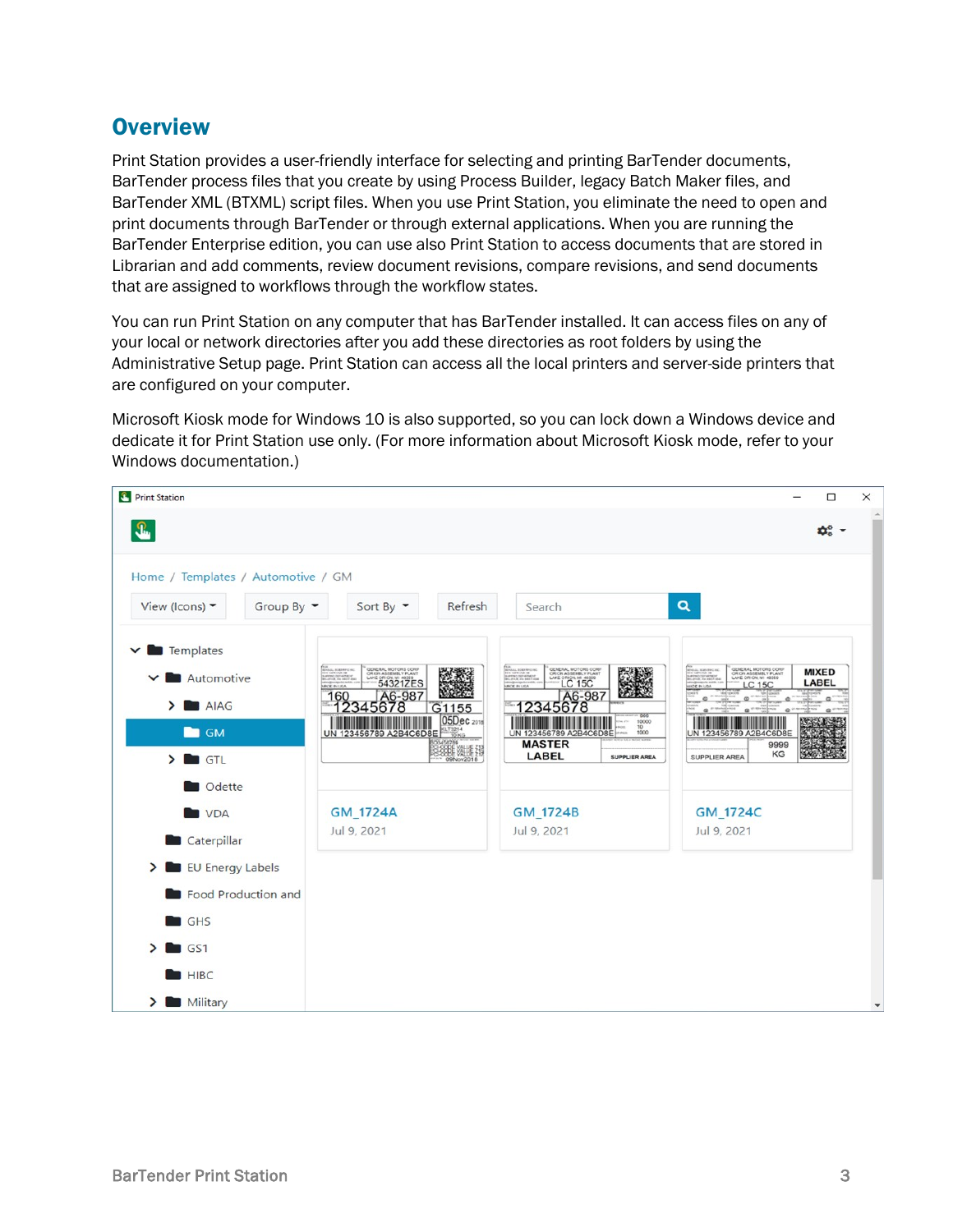# <span id="page-3-0"></span>Printing with Print Station

Print Station offers the following benefits:

- Easy one-click printing
- Easy-to-use interface and familiar folder navigation
- Search functionality
- Informative display of comments
- Interactive display of data entry forms and query prompts
- Support for weighing scales

## <span id="page-3-1"></span>*Easy One-click Printing*

When you set up Print Station, you can choose how much control users have over printing a file. One click or tap on a document, process file, or BTXML script file can do either of the following:

- Immediately send the document to the printer together with the default printer settings
- Display a print dialog that users can use to modify certain print settings (such as the printer to use or the number of copies to print) before they run the print job

In either case, users can easily print any document that appears in the Print Station window with one click or tap.

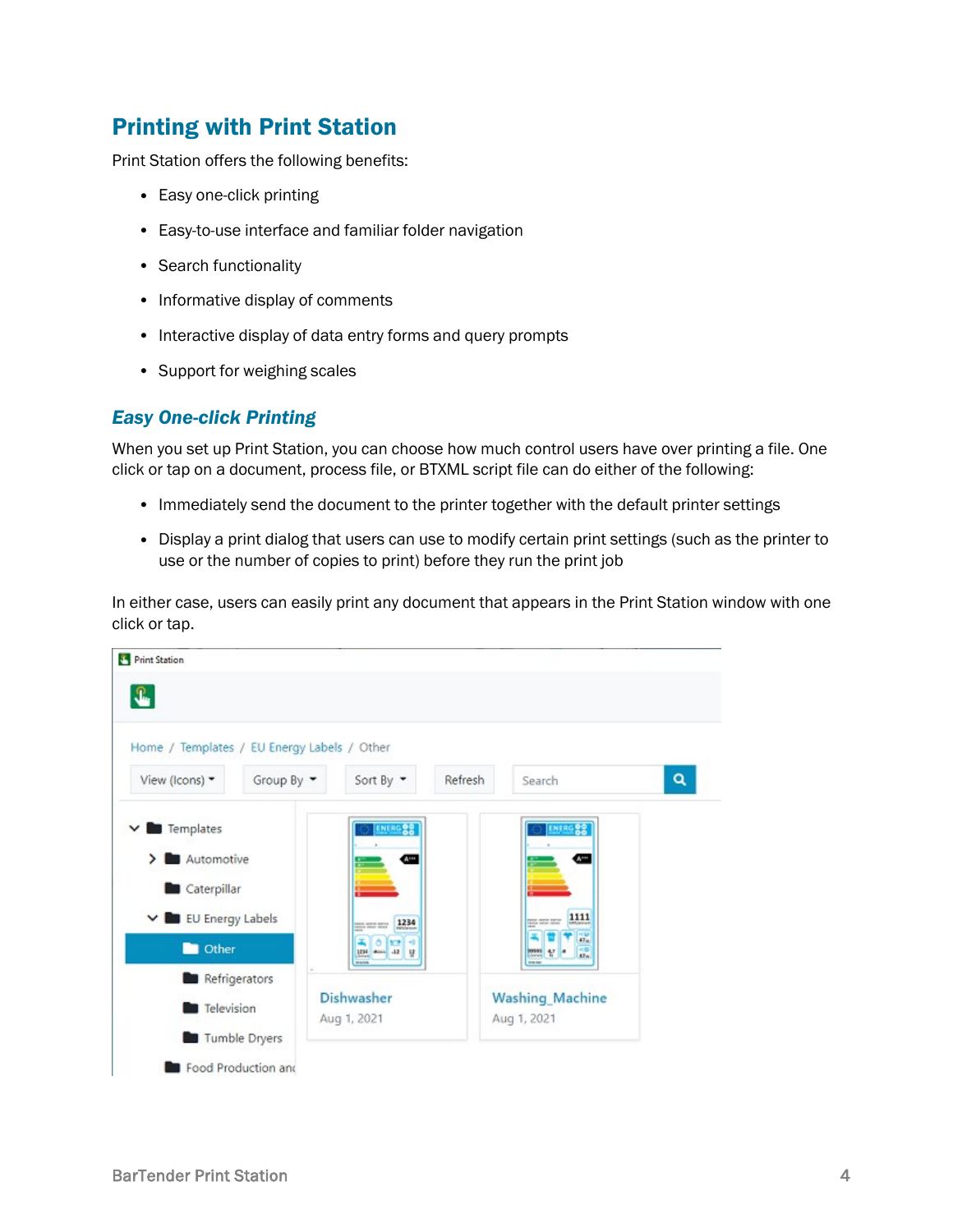## <span id="page-4-0"></span>*Easy-to-use Interface and Familiar Folder Navigation*

Print Station makes it easy to locate BarTender documents, process files, and BTXML files by using its interactive interface. Print Station can display thumbnail preview images, file information and comments for every BarTender file in a directory. Users can quickly locate the file that they want and then send it to the printer with one click of a mouse or tap of a finger (in touchscreen environments).

Grouping and sorting options make it easy to organize your folders and files and to find the file that you need. You can group by author, categories, tags, or products, and sort by name, date created, or date modified.



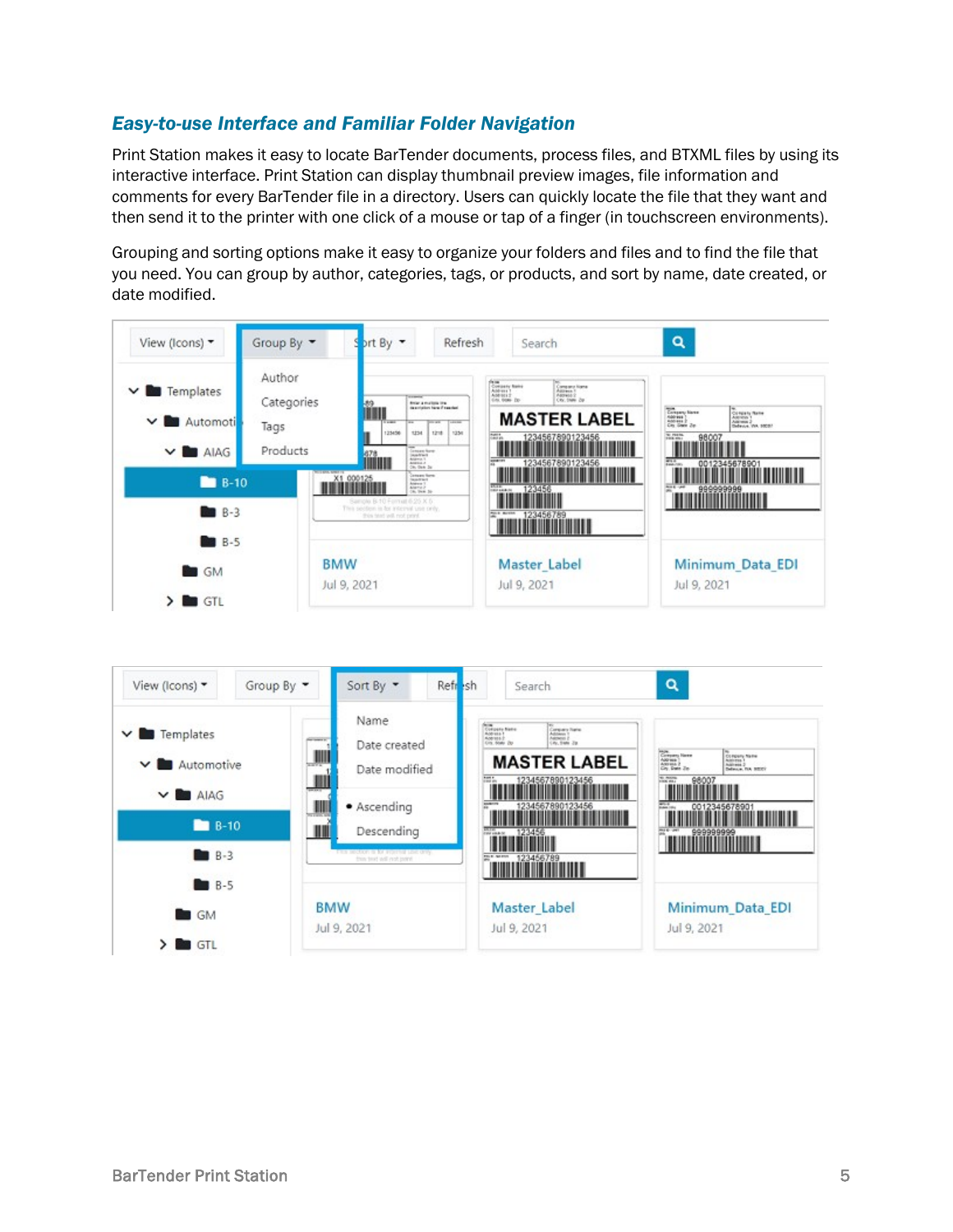| Print Station                                            |                  |                            |                              |         |                                  | □<br>i. |
|----------------------------------------------------------|------------------|----------------------------|------------------------------|---------|----------------------------------|---------|
| $\mathbf{r}$                                             |                  |                            |                              |         |                                  | ₩.      |
| Home / Templates                                         | View (Details) - | Group By                   | Sort By $\blacktriangledown$ | Refresh | Search                           | ۹       |
| <b>BarTender Documents</b><br>$\vee$ <b>I</b> Templates  |                  | <b>Amazon Transparency</b> |                              |         |                                  | Ξ۰      |
| Amazon Transparenc<br>Automotive<br>$\rightarrow$        |                  | Automotive                 |                              |         |                                  | Ξ۰      |
| Cannabis<br>$\overline{ }$<br>Caterpillar                |                  | Cannabis                   |                              |         | <b>■</b> Browse<br><b>去</b> Save |         |
| > EU Energy Labels<br>Caterpillar<br>Food Production and |                  |                            | Folder Color Reset           | ⋍       |                                  |         |

Users can also specify different colors for individual folders by using the new Folder Color option.

Print operators can use Print Station to preview and print BarTender documents, process files, and BTXML script files. Administrators can create any number of root folders for documents, process files, and scripts, and these root folders appear automatically in the Print Station window.

To organize documents more efficiently, administrators can also configure the root folders to contain as many subfolders as are needed. Then, print operators can easily browse to any document that they want to print by clicking the folders.

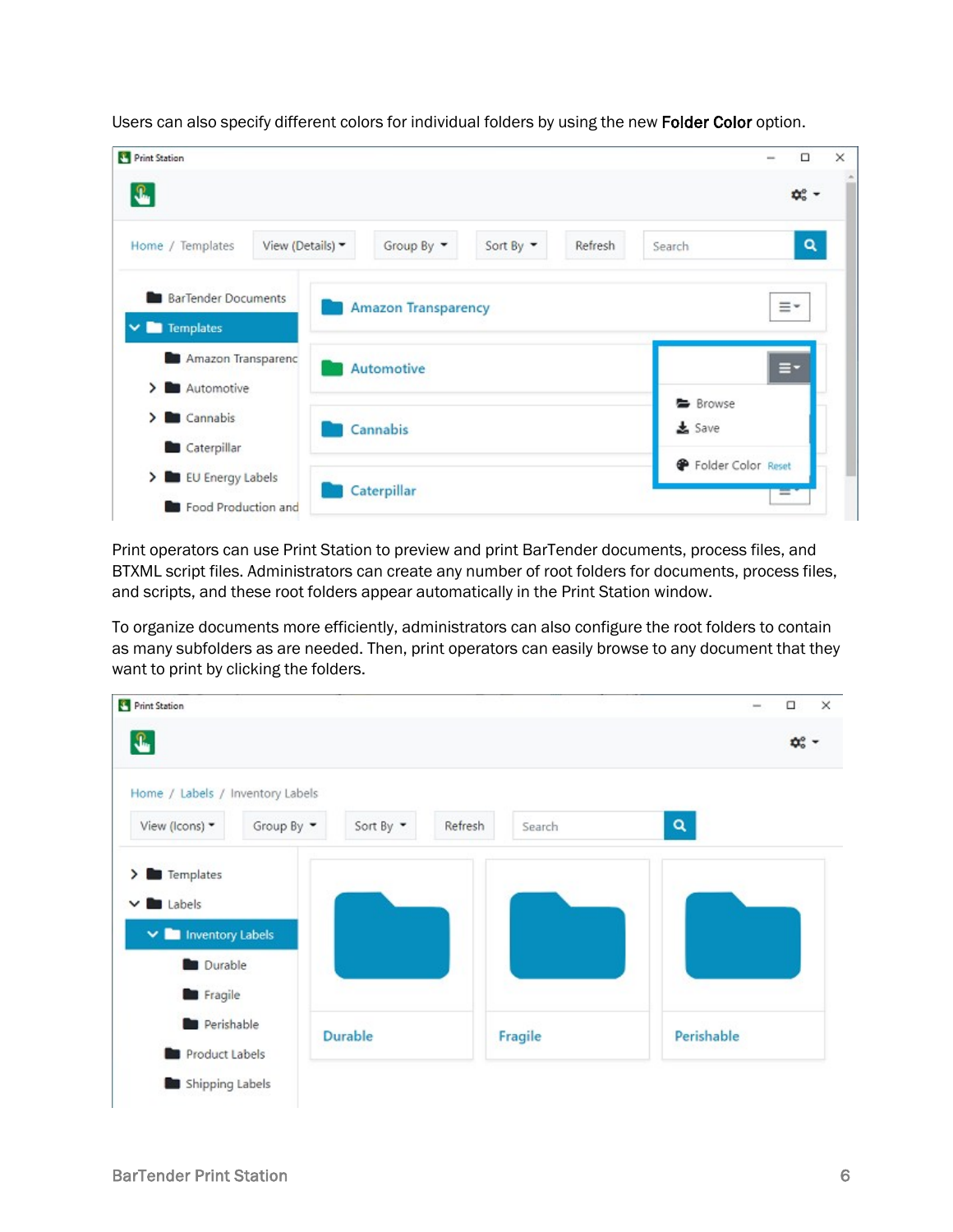# <span id="page-6-0"></span>*Search Functionality*

By using the Search bar at the top of the Print Station window, print operators can enter all or part of a keyword to locate a document or folder or enter a file name extension to locate a particular type of file.



# <span id="page-6-1"></span>*Informative Display of Comments and File Information*

Print Station displays file names, comments and file information for each BarTender document. The comment that is displayed is the one that is specified for the document in BarTender Designer by using the Comments tab of the BarTender Document Options dialog.

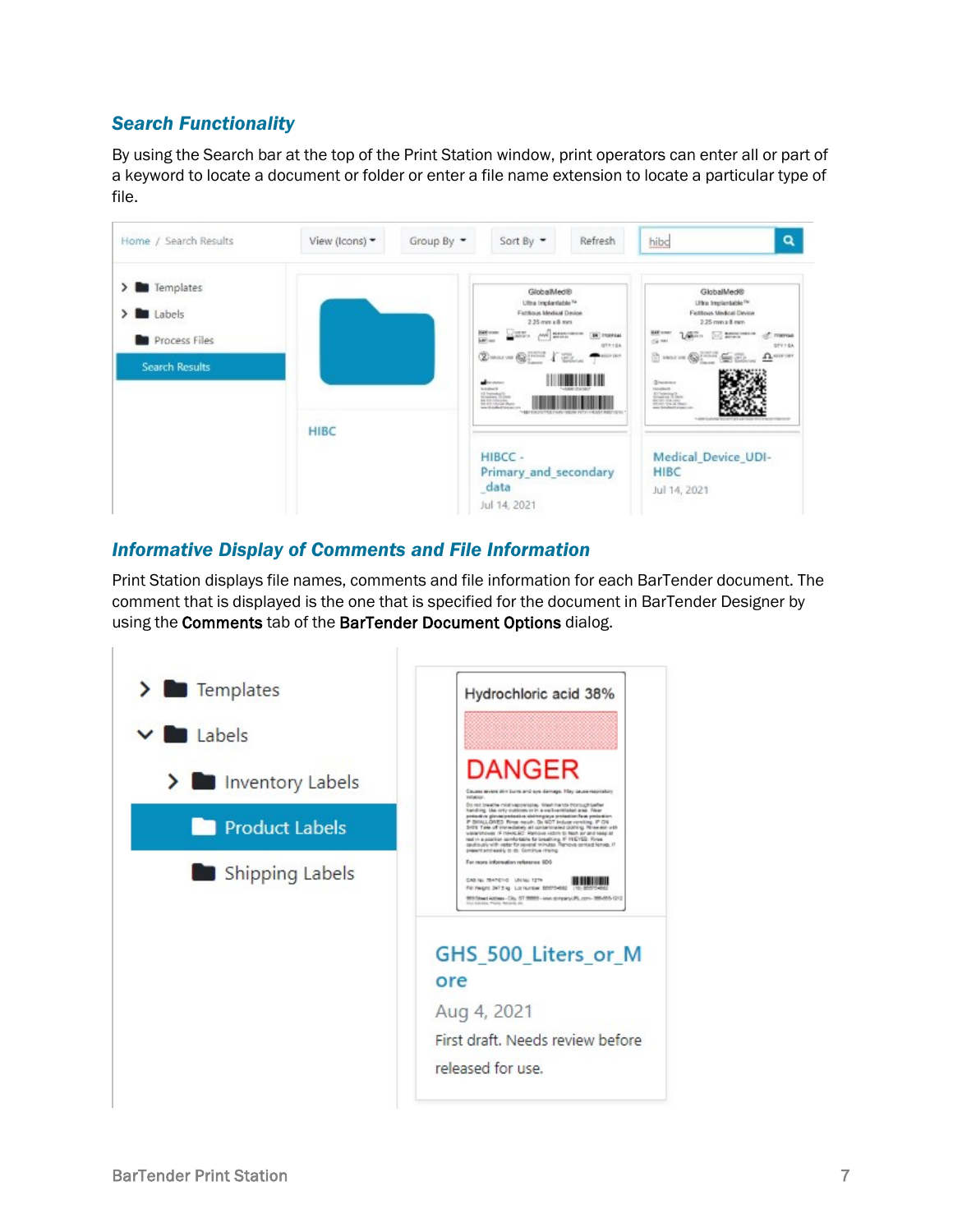## <span id="page-7-0"></span>*Interactive Display of Data Entry Forms and Query Prompts*

If a BarTender document uses data entry forms or query prompts, these dialogs appear in Print Station when the user starts a print job.

| Print Station |                                 |                 | □                               |
|---------------|---------------------------------|-----------------|---------------------------------|
| £.            | Data Entry Form                 | $\times$        | $\boldsymbol{\mathsf{D}}_0^o$ . |
| Print         | Efficiency<br>$A++$             |                 |                                 |
| Printer:      | Annual Power Consumption 152.00 |                 | $\checkmark$                    |
| Copies:       | Capacity 9.0                    |                 |                                 |
|               | Acoustical Noise 8.7            |                 | Print<br>Preview                |
|               | Freezer Capacity 33             |                 |                                 |
| Fridge_10_0   |                                 | Print<br>Cancel |                                 |

## <span id="page-7-1"></span>*Support for Weighing Scales*

You can use Print Station to print BarTender documents that include weighing scale data sources.

The following image shows a data entry form that includes a Scale Display data entry control and a Preview of Template picture object that shows the captured weight as it will appear on the printed item.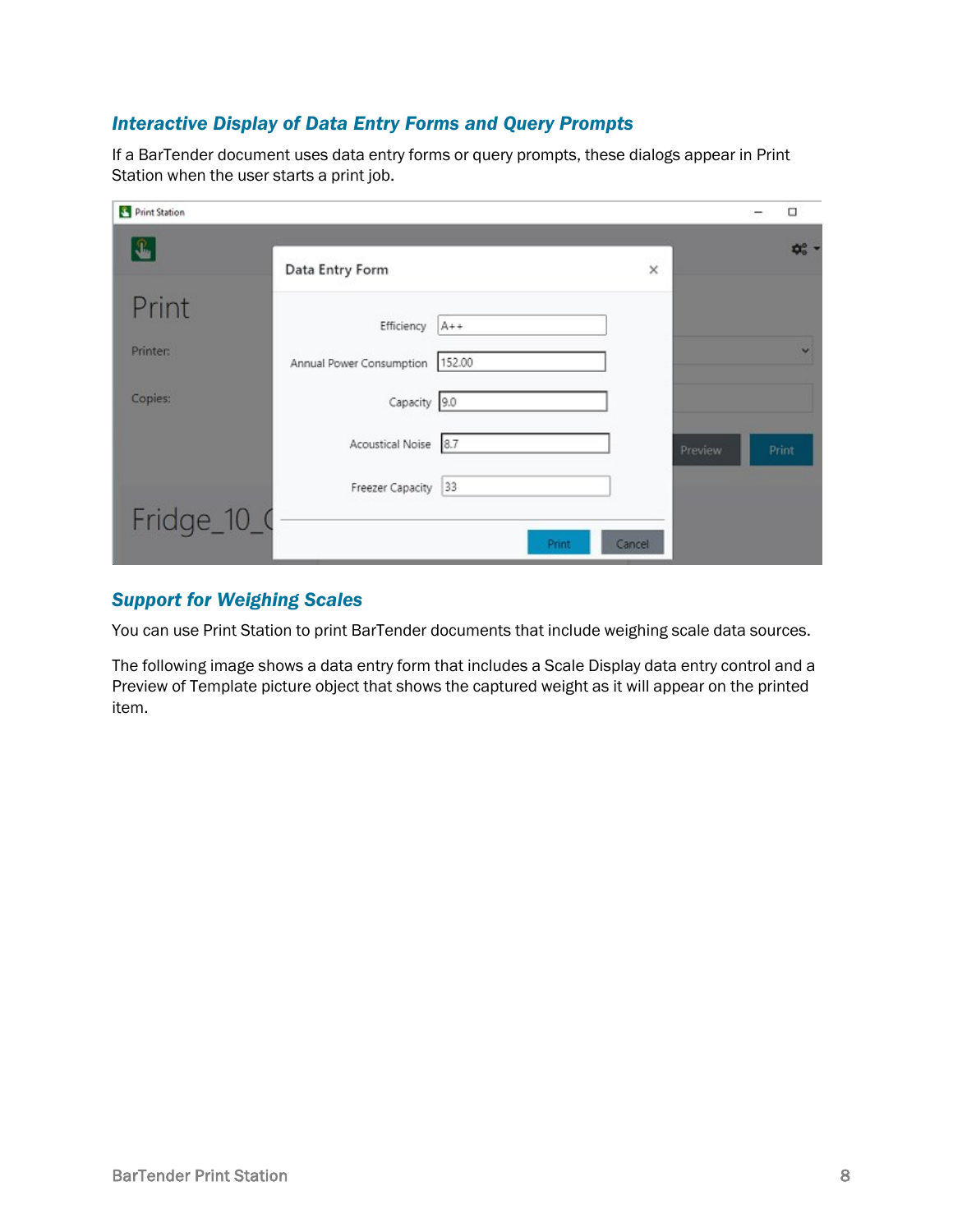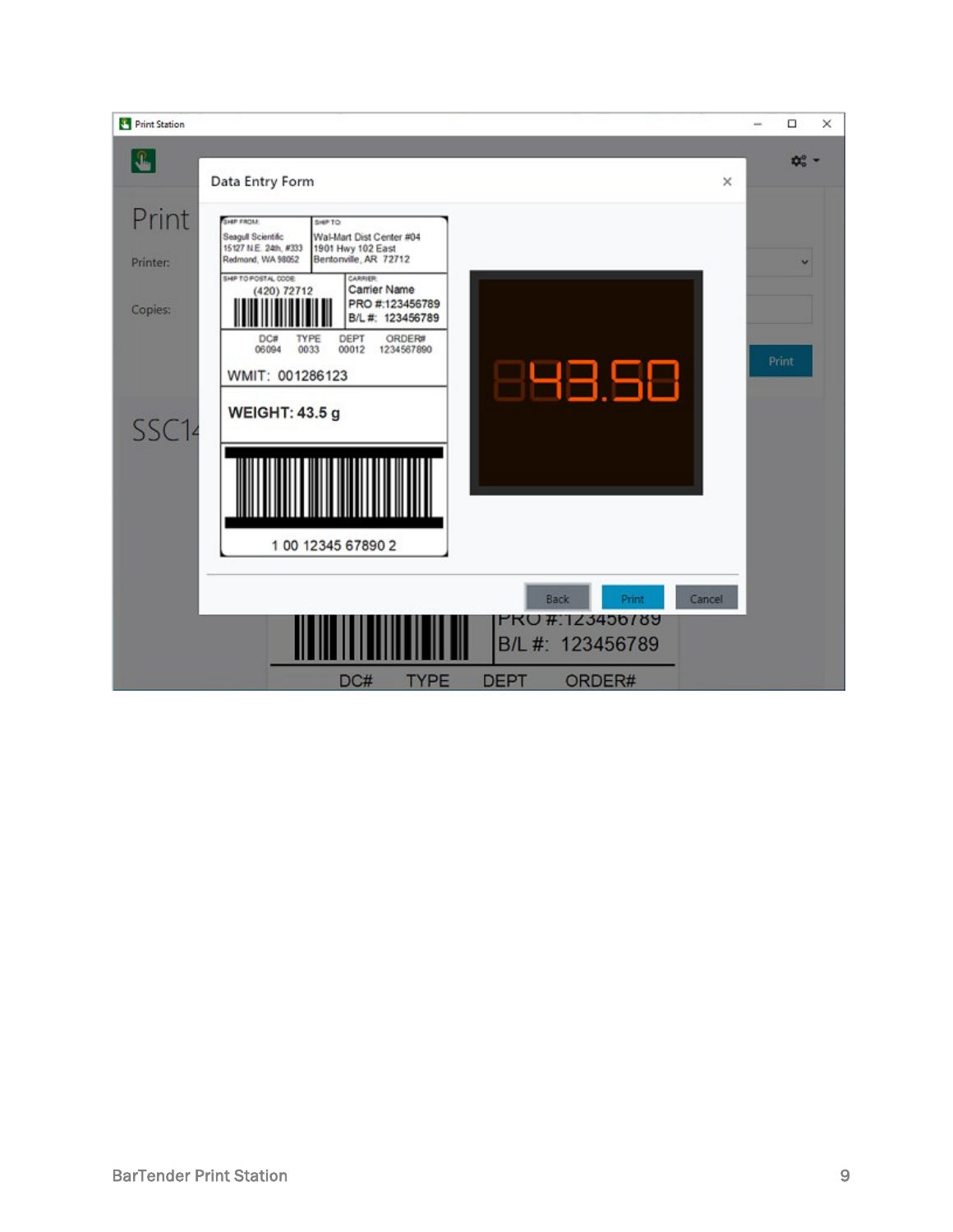# <span id="page-9-0"></span>Configuring Print Station Security

You can use one or more of the following methods in Print Station to ensure the security of printing activities in the production environment.

# <span id="page-9-1"></span>*Configure Password Protection*

You can configure a password for the Print Station application so that users cannot modify Print Station configuration settings. When such a password is specified, users can print items but cannot access the Administrative Setup dialog unless they supply the password.

| <b>Root Folders</b> | Security                       | Advanced |                 |
|---------------------|--------------------------------|----------|-----------------|
|                     |                                |          | <b>Branding</b> |
|                     |                                |          |                 |
|                     |                                |          |                 |
|                     |                                |          |                 |
|                     |                                |          |                 |
|                     |                                |          |                 |
|                     |                                |          |                 |
|                     | <b>Administration Password</b> |          |                 |
|                     |                                |          |                 |
|                     |                                |          |                 |

# <span id="page-9-2"></span>*Grant or Deny User Permissions in Administration Console*

When you are running the Professional, Automation or Enterprise edition of BarTender, you can use Administration Console to grant or deny user permissions to prevent unauthorized access to and administration of Print Station. To do this, use the Print Station section of the User Permissions page in Administration Console.

# <span id="page-9-3"></span>*Configure Folder Visibility*

By default, all root folders are visible to all users, but you can make specific folders visible or not visible to specific users or groups of users. To do this, select the folder that you want, and then select one of the visibility options on the Root Folders property page of the Administrative Setup page. When you select Visible to selected users and groups, you use the  $\bullet$  and  $\bullet$  options to add or remove users and groups from the list.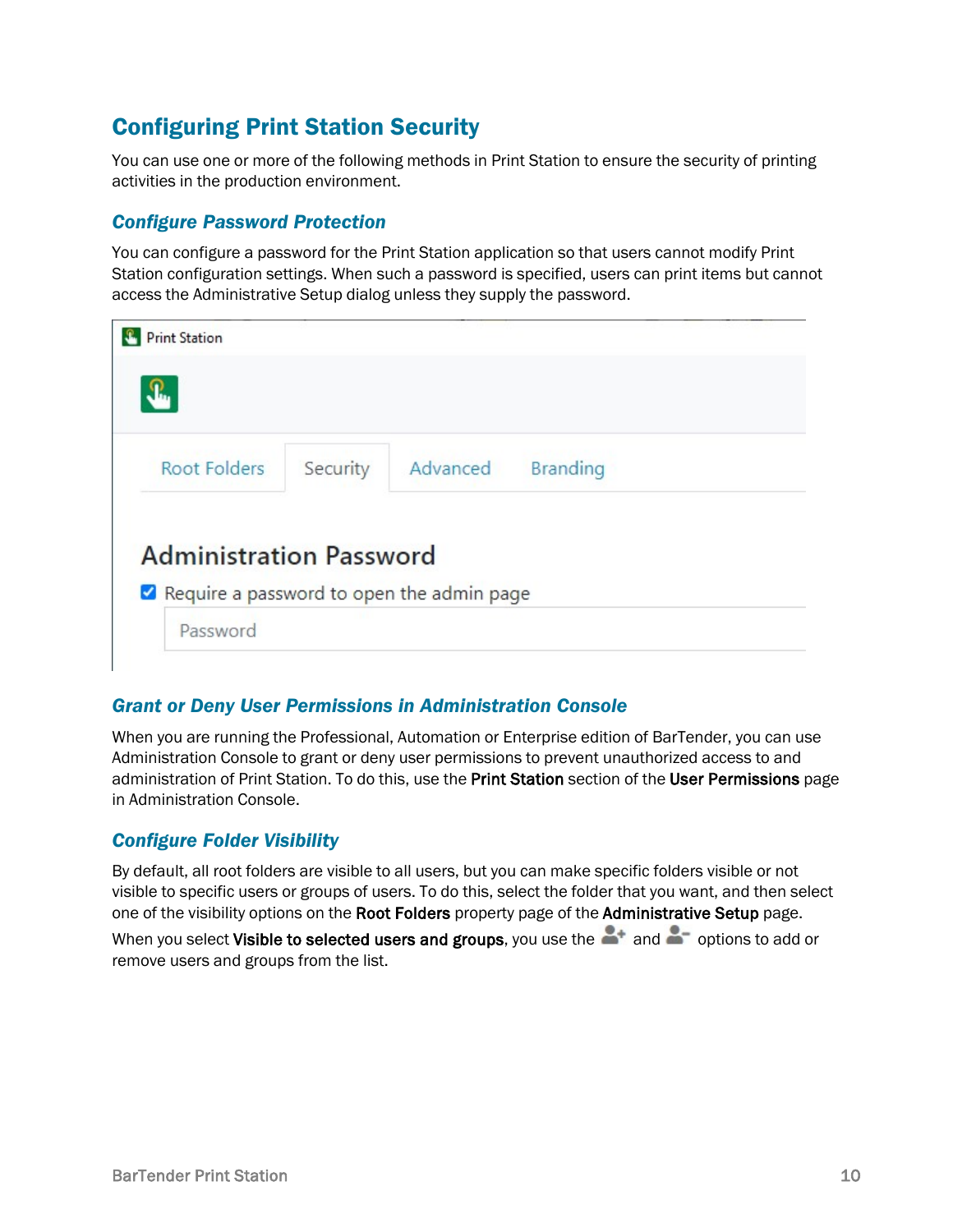# Visibility

 $\bigcirc$  Visible to all users  $\bigcirc$  Visible to selected users and groups

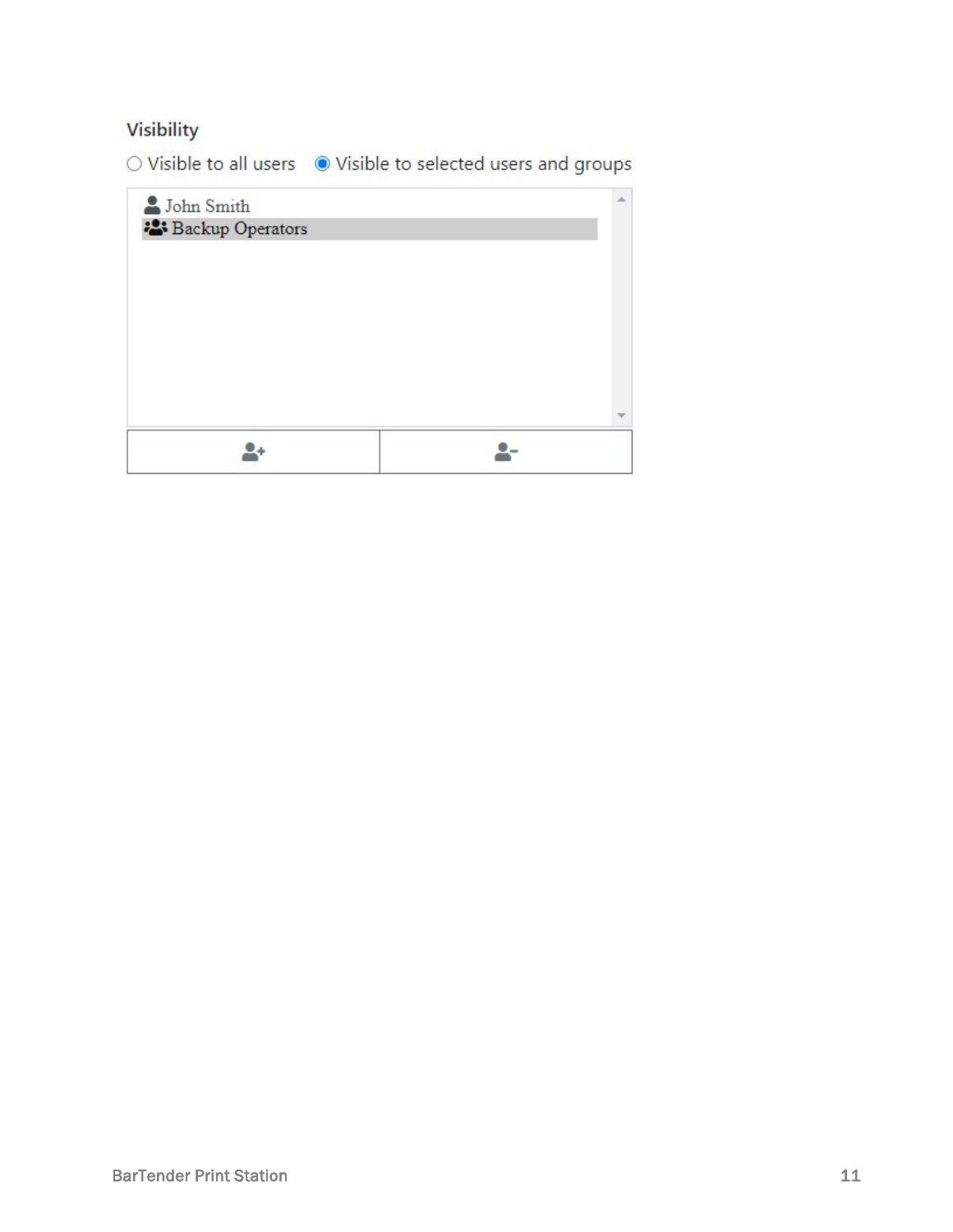# <span id="page-11-0"></span>Using Librarian Features with Print Station

When you use Print Station to access BarTender documents that are stored in Librarian, you can do the following:

- View the revision comments for a document and add a new comment
- View the revision history for a document
- Compare document revisions
- Send documents that are assigned to a workflow through the workflow steps by using the Workflow Transition page



#### <span id="page-11-1"></span>*Working with Revisions*

Librarian stores information about the revision history of a document in the BarTender System Database. This information is displayed in Print Station.

When you use the Revision Comment option to add a new comment to a document, your comment also appears in Librarian. When you click Revision History, you can choose the revisions that you want to compare, and a thumbnail image is displayed so that you can easily see what changes were made from one revision to the other.

For more information, refer to the Working with [Revisions](http://help.seagullscientific.com/#../Subsystems/Print Station/Content/ViewCompareRevisions.htm) topic in the Print Station help system.

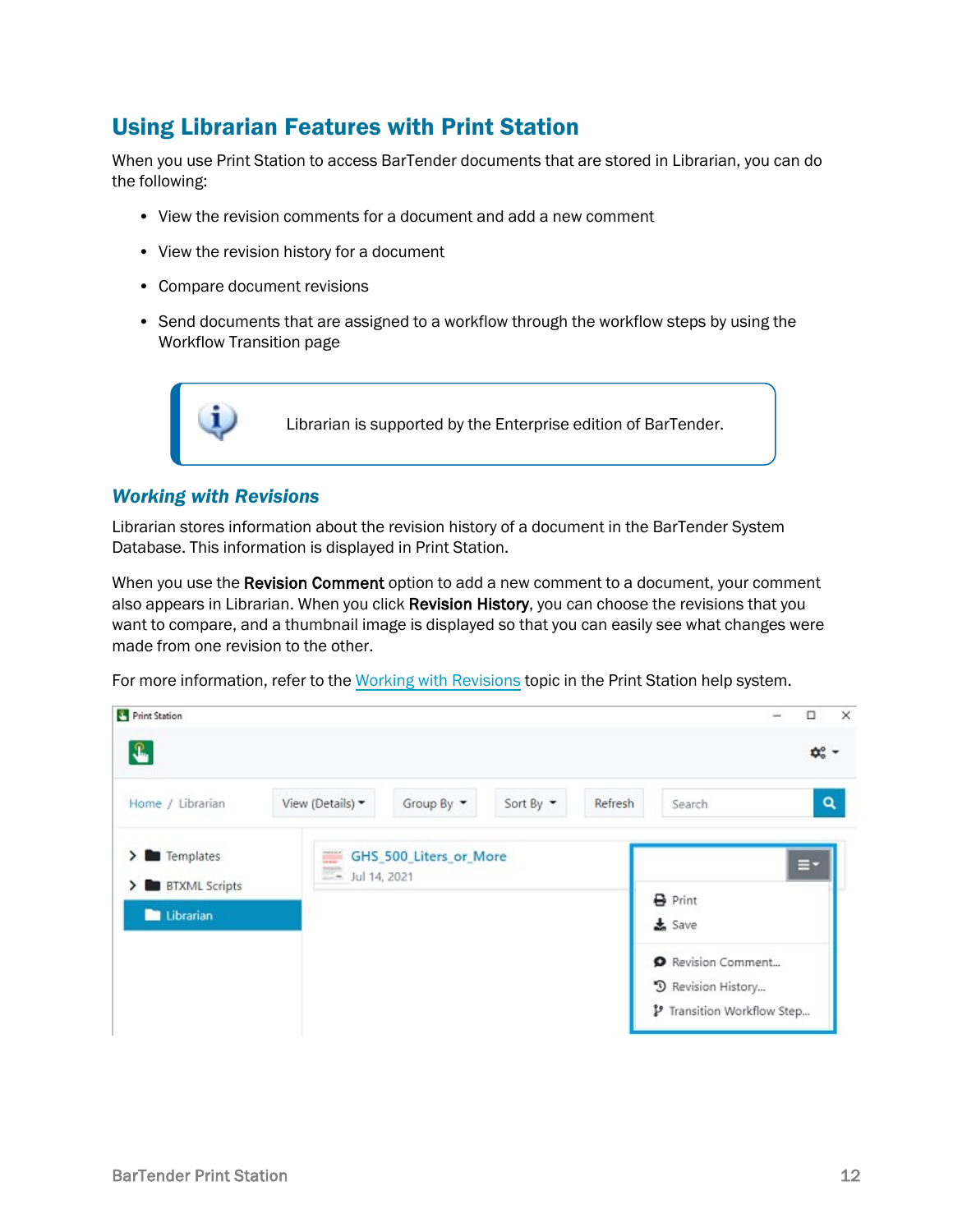## <span id="page-12-0"></span>*Using Workflows*

When you use Print Station to access BarTender documents that are stored in Librarian, you can send documents that are assigned to a workflow through the workflow steps by using the Workflow Transition page. To open this page, click Transition Workflow Step for the selected document, as shown in the previous image.

This page always displays the document name, the revision number, the current workflow state, and a preview of the document. The other options on this page vary depending on whether the document has entered a new state or is being transitioned to the next state in the workflow.

For more information, refer to the Workflow [Transition](http://help.seagullscientific.com/#../Subsystems/Print Station/Content/TransitionWorkflowDialog.htm) Page topic in the Print Station help system.

| <b>Energy_Label.btw</b><br><b>Revision 1</b><br>State: Staging<br>Select the workflow step to apply to this request:<br>Submit For Production |
|-----------------------------------------------------------------------------------------------------------------------------------------------|
|                                                                                                                                               |
|                                                                                                                                               |
| Add a comment (required)                                                                                                                      |
| Final approval received; ready to print.                                                                                                      |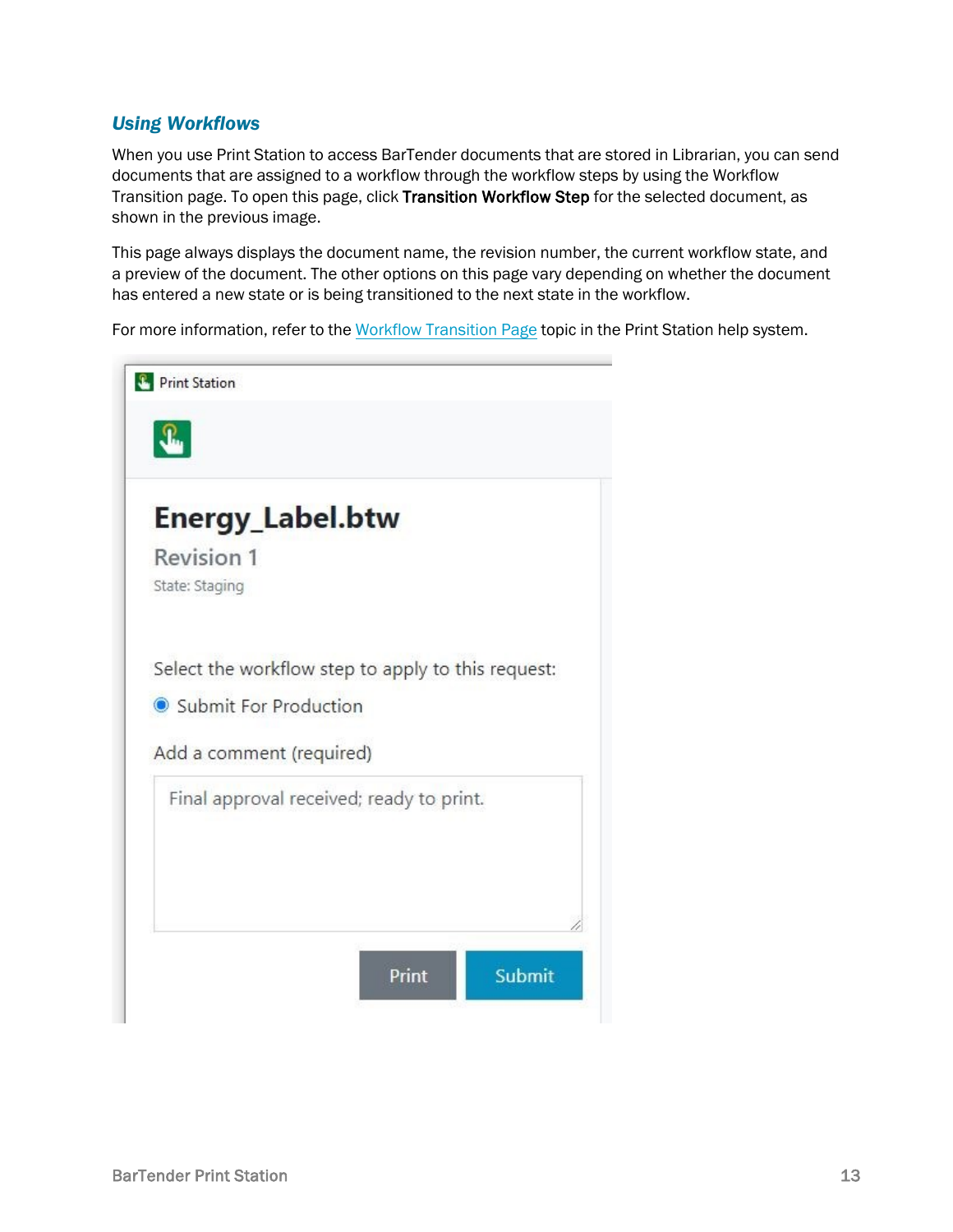# <span id="page-13-0"></span>Customizing Print Station

You can customize the appearance of Print Station by replacing the default Print Station branding with your company's branding and by replacing the folder icon for root folders with custom images.

## <span id="page-13-1"></span>*Using Custom Branding*

By using the new Branding property page on the Print Station Administrative Setup page, you can replace the Print Station icon with your company logo (or other image) and change the colors of items in the user interface to your company's branded colors.

| Print Station                                    |                                          | $\times$<br>$\Box$ |
|--------------------------------------------------|------------------------------------------|--------------------|
| $\mathbf{r}$                                     |                                          | ☆° -               |
| Home / Templates / Automotive                    |                                          |                    |
| View (Details) *                                 | Group By<br>Sort By<br>Refresh<br>Search | Q                  |
| > BTXML Scripts<br>$\vee$ <b>III</b> Templates   | AIAG                                     | Ξ۳                 |
| Amazon Transparenc<br>$\vee$ <b>M</b> Automotive | <b>GM</b>                                | Ξ۳                 |
| > 444G<br>GM                                     | GTL                                      | Ξ۳                 |

The following image shows the default Print Station branding.

The following image shows an example of custom branding.

| Print Station                              |                                |                      |                |         |        | $\times$<br>$\Box$<br>man. |
|--------------------------------------------|--------------------------------|----------------------|----------------|---------|--------|----------------------------|
| <b>RS#</b>                                 |                                |                      |                |         |        | ≎ -                        |
| Home / Templates / GS1                     | View (Details) -               | Group By -           | Sort By $\sim$ | Refresh | Search | ٩                          |
| Templates<br>$\vee$ 1<br>$\sum$ Automotive |                                | <b>GS1 Logistics</b> |                |         |        | Ξ۳                         |
| Caterpillar<br>> EU Energy Labels          |                                | GS1-128 Shipping     |                |         |        | Ξ۳                         |
| Food Production and I<br>GHS               | Databar<br>e<br>Jul 22, 2021   |                      |                |         |        | Ξ۰                         |
| $\times$ En GS1<br>GS1 Logistics           | GSRN<br>49.993<br>Jul 22, 2021 |                      |                |         |        | Ξ۳                         |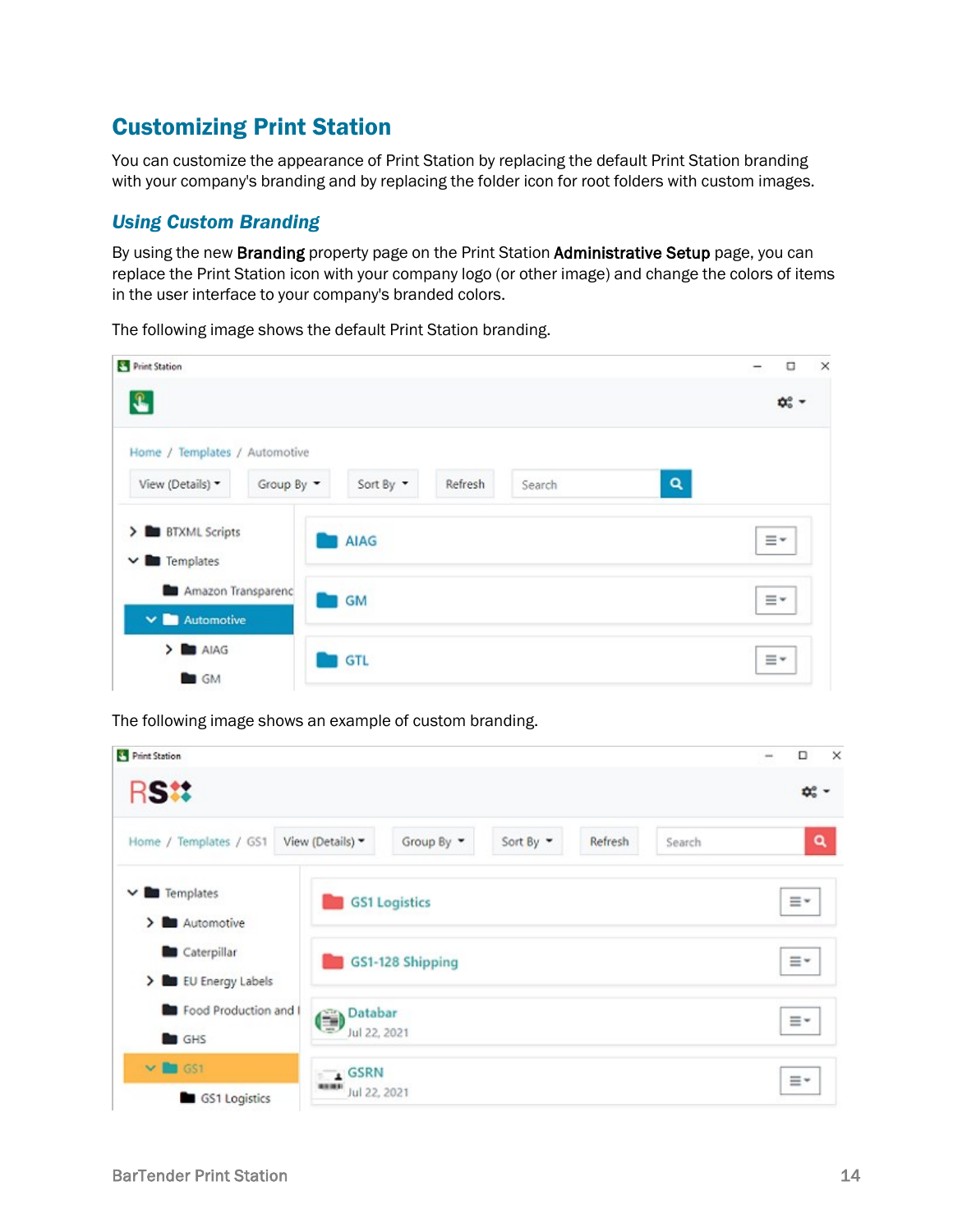<span id="page-14-0"></span>For more information, refer to the [Branding](http://help.seagullscientific.com/#../Subsystems/Print Station/Content/PropertyPage_Branding.htm) Property Page topic in the Print Station help system.

# *Using a Custom Image Instead of a Root Folder Icon*

You can also specify a custom image to be displayed instead of the standard folder icon for a selected root folder, as shown in the following example.



To specify a custom image, click Custom Folder Image on the Root Folders property page, and then upload the \*.png or \*.jpg file that you want to use.